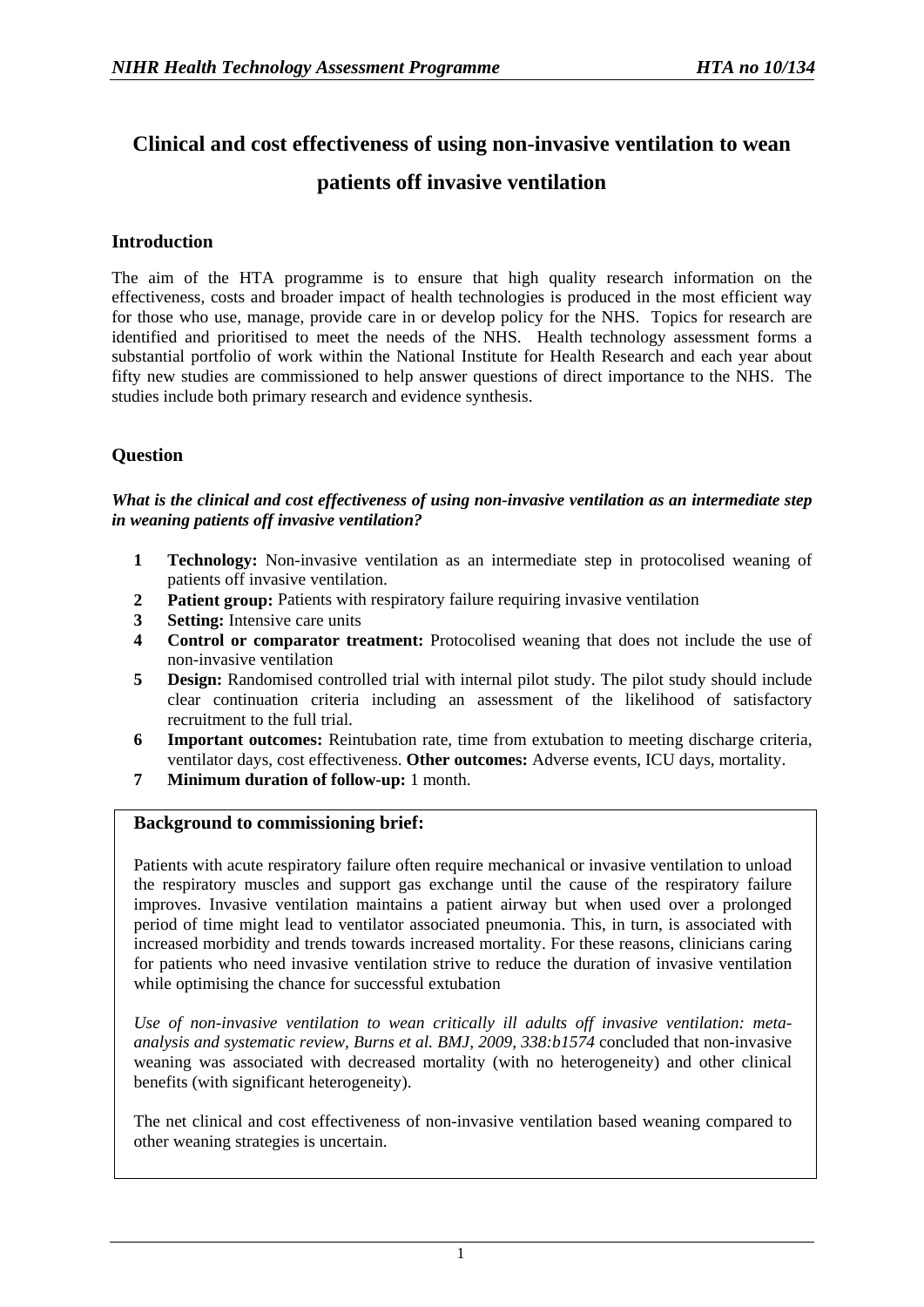A further well-conducted RCT is required to evaluate the clinical benefits of non-invasive weaning on clinical outcomes, particularly the risks associated with extubation and the impact of re-intubation after failed extubation.

## **Notes to Applicants**

The NIHR Health Technology Assessment programme is funded by the NIHR, with contributions from the CSO in Scotland and WORD in Wales. Researchers from Northern Ireland should contact NETSCC to discuss their eligibility to apply.

For many of the questions posed by the HTA programme, a randomised controlled trial is likely to be the most appropriate method of providing an answer. However, there may be practical or ethical reasons why this might not be possible. Applicants proposing other research methods are invited to justify these choices.

Applicants are asked to:

- 1. Follow the Medical Research Council's Good Clinical Practice guidelines ([http://www.mrc.ac.uk/Utilities/Documentrecord/index.htm?d=MRC002416\)](http://www.mrc.ac.uk/Utilities/Documentrecord/index.htm?d=MRC002416) when planning how studies, particularly RCTs, will be supervised. Further advice specific to each topic will be given by the HTA programme at full proposal and contract stages.
- 2. Note that trials involving medicinal products must comply with "The Medicines for Human Use (Clinical Trials) Regulations 2004". In the case of such trials, the DH expects the employing institution of the chief investigator to be nominated as the sponsor. Other institutions may wish to take on this responsibility or agree co-sponsorship with the employing institution. The DH is prepared to accept the nomination of multiple sponsors. Applicants who are asked to submit a full proposal will need to obtain confirmation of a sponsor(s) to complete their application. The DH reserve the right to withdraw from funding the project if they are not satisfied with the arrangements put in place to conduct the trial.

The MHRA [\(info@mhra.gsi.gov.uk](mailto:info@mhra.gsi.gov.uk), [http://www.mhra.gov.uk](http://www.mhra.gov.uk/)) can provide guidance as to whether your trial would be covered by the regulations. The DH/MRC website [\(http://www.ct-toolkit.ac.uk/\)](http://www.ct-toolkit.ac.uk/) also contains the latest information about Clinical Trials regulations and a helpful FAQ page.

### **Research networks**

The HTA programme expects, where appropriate, that applicants will work with the relevant research network.

### **Making an application**

If you wish to submit an outline proposal on this topic, complete the on-line application form at http://www.hta.ac.uk/funding/standardcalls/index.shtml and submit it on line by **7th April 2011.** Applications will be considered by the HTA Commissioning Board at its meeting in July 2011. For outline applications, if shortlisted, investigators will be given a minimum of eight weeks to submit a full proposal.

## *Applications received electronically after 1300 hours on the due date will not be considered.*

*Please see GUIDANCE ON APPLICATIONS overleaf.*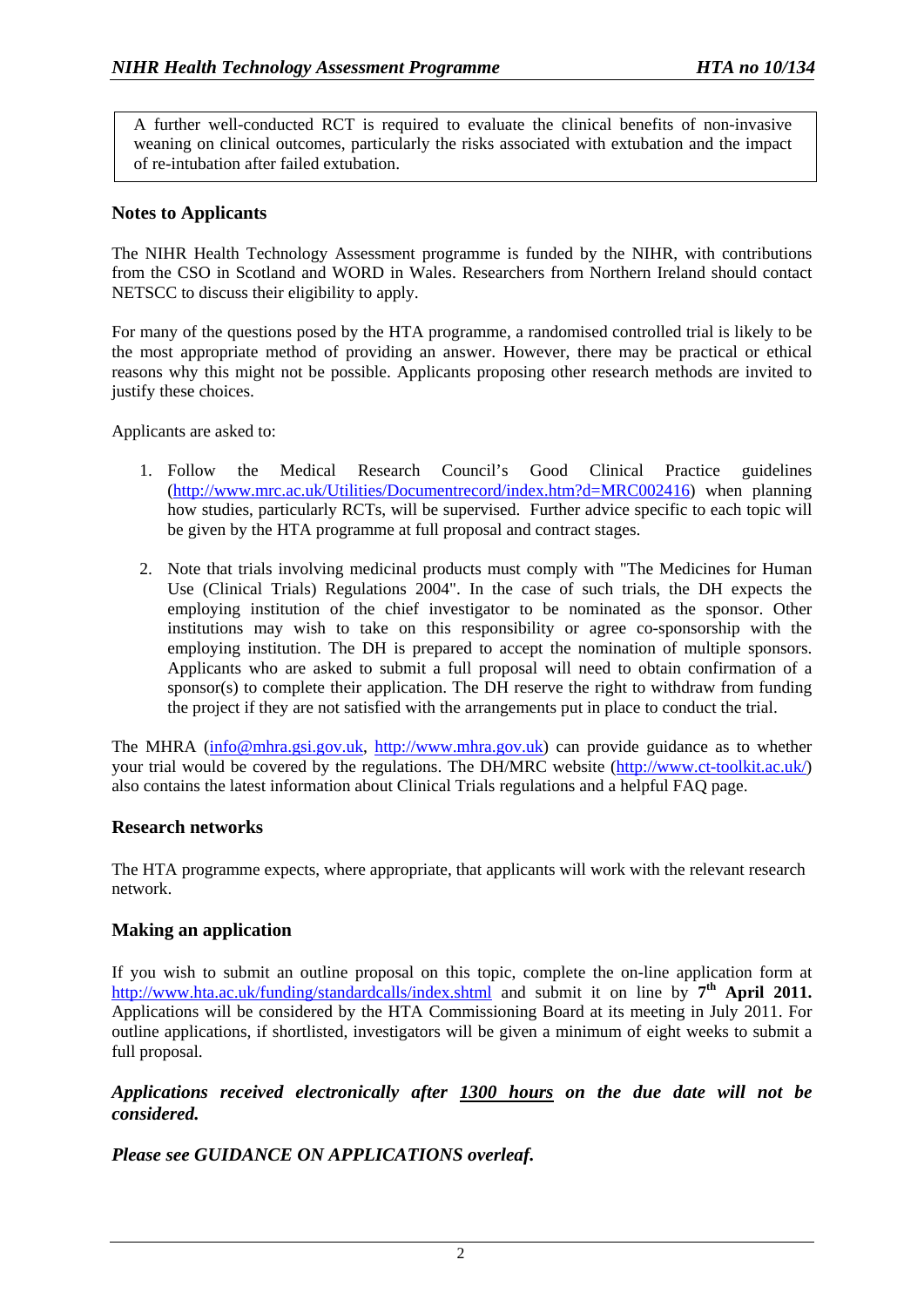## **Guidance on applications**

## **Required expertise**

HTA is a multidisciplinary enterprise. It needs to draw on the expertise and knowledge of clinicians and of those trained in health service research methodologies such as health economics, medical statistics, study design and qualitative approaches. The HTA programme expects teams proposing randomised controlled trials to include input from an accredited clinical trials unit, or one with equivalent experience. Applicants are also expected to engage a qualified Trial Manager for appropriate projects. A commitment to team working must be shown and applicants may wish to consider a collaborative approach between several institutions.

### **Public involvement in research**

The HTA programme recognises the benefit of increasing active involvement of members of the public in research and would like to support research projects appropriately. The HTA programme encourages applicants to consider *how* the scientific quality, feasibility or practicality of their proposal *could* be improved by involving members of the public. Examples of how this has been done for health technology assessment projects can be found at [http://www.hta.ac.uk/PPIguidance/.](http://www.hta.ac.uk/PPIguidance/) Research teams wishing to involve members of the public should include in their application: the aims of active involvement in this project; a description of the members of the public (to be) involved; a description of the methods of involvement; and an appropriate budget. Applications that involve members of the public will not, for that reason alone, be favoured over proposals that do not but it is hoped that the involvement of members of the public will improve the quality of the application.

### **Outcomes**

Wherever possible, the results of HTA should provide information about the effectiveness and costeffectiveness of care provided in its usual clinical setting and for the diverse subjects who would be eligible for the interventions under study. The endpoints of interest will in most cases include disease specific measures, health related quality of life and costs (directly and indirectly related to patient management). Wherever possible, these measurements should be made by individuals who are unaware of the treatment allocation of the subjects they are assessing. We encourage applicants to involve users of health care in the preparation of their proposal, for instance in selecting patientoriented outcomes. A period of follow up should be undertaken which is sufficient to ensure that a wider range of effects are identified other than those which are evident immediately after treatment. These factors should guide applicants in their choice of subjects, settings and measurements made.

### **Sample size**

A formal estimate should be made of the number of subjects required to show important differences in the chosen primary outcome measure. Justification of this estimate will be expected in the application.

### **Communication**

Communication of the results of research to decision makers in the NHS is central to the HTA Programme. Successful applicants will be required to submit a single final report for publication by the HTA programme. They are also required to seek peer-reviewed publication of their results elsewhere and may also be asked to support NETSCC, HTA in further efforts to ensure that results are readily available to all relevant parties in the NHS. Where findings demonstrate continuing uncertainty, these should be highlighted as areas for further research.

### **Timescale**

There are no fixed limits on the duration of projects or funding and proposals should be tailored to fully address the problem (including long-term follow-up if necessary). Applicants should consider however that there is a pressing need within the NHS for this research, and so the duration of the research needs to be timely.

## **Feasibility and Pilot studies**

We expect that when pilot or feasibility studies are proposed by applicants, or specified in